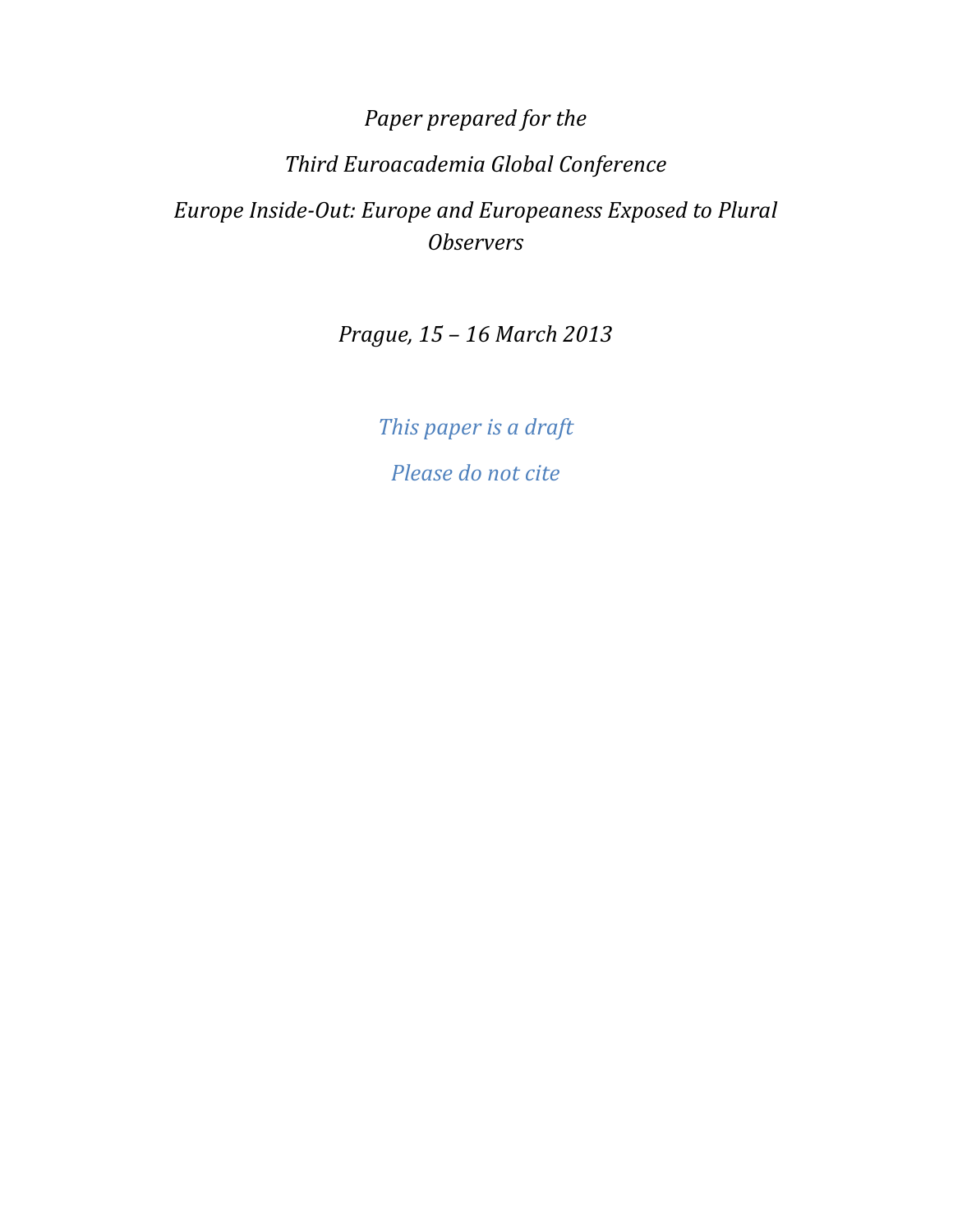# Energy and Environmental Challenges. The EU Approach and the Case of the Mediterranean Solar Plan

### Maria Kottari Department of International & European Studies Panteion University of Social & Political Studies, Athens

#### Abstract

The present energy challenge the EU is trying to meet up, is getting the right balance between the increasing demand for affordable, reliable and sufficiently supplied energy sources and the need of tackling climate change maintaining environmental sustainability in the long term. Thus, the EU energy policy priorities are shaped around the nexus of supply security and energy efficiency within the operation of competitive energy markets. The European Commission's (EC) Directive 2009/ 28/EC, introducing the first mandatory national targets aiming at the further integration of renewable energy sources (RES) in the gross final energy consumption is evident for EU's commitment to shift to a more energy-efficient economy.This research paper proposal has three main aims; to offer a brief summary of the EU energy policy evolution, with emphasis at the 20-20-20 objectives and the promotion of RWE in the member –states energy mix; to identify the place of RES promotion in the EU's external energy and environmental governance initiatives and the pivotal role of environmental considerations in EU's energy cooperation initiatives with its energy partners; to discuss the case study of the *Mediterranean Solar Plan* (MSP)*,* as an example of external EU initiative to meet its major energy and climate challenges.The MSP is one of six key initiatives of the Union for the Mediterranean (UfM), launched on July, 2008.

Key words: EU energy policy, 20-20-20 targets, renewable energy, Mediterranean Solar Plan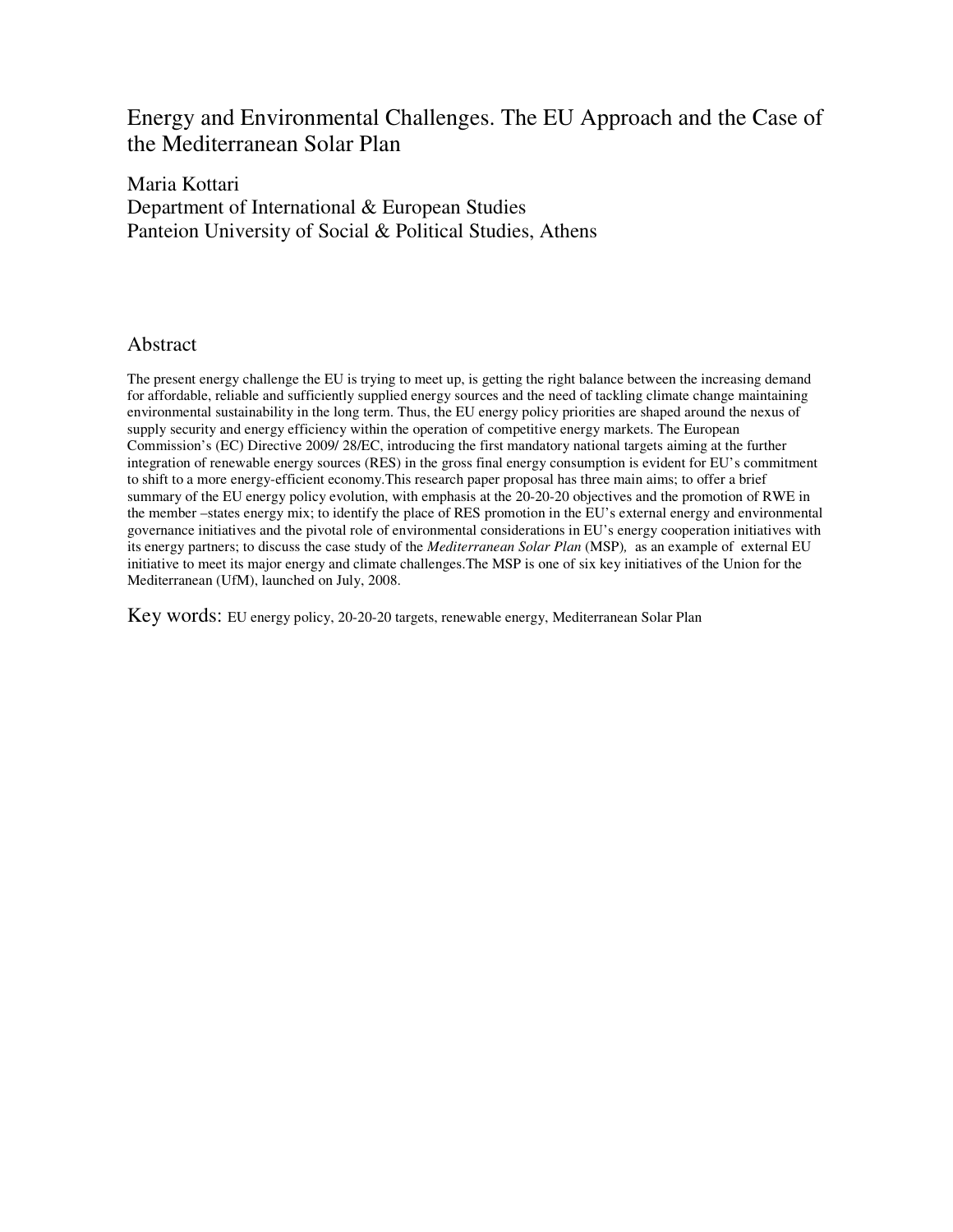#### List of abbreviations

 $EU \rightarrow European Union$ **EU-27** $\rightarrow$  27 members of the European Union  $EC \rightarrow$  European Commission **EIB** → European Investment Bank **ENPI** $\rightarrow$ European Neighborhood and Partnership Instrument **ENTSO-E**  $\rightarrow$  European Network of Transmission System Operators for Electricity **FEMIP**>Facility for Euro-Mediterranean Investment and Partnership **IRENA**  $\rightarrow$  International Renewable Energy Agency **MEDREG** > Mediterranean Regulators for Electricity and Gas **MEDREP** Mediterranean Program of the Renewable Energy in the Mediterranean Region **MENA**→Middle East and North Africa **MPCs** → Mediterranean Partner Countries **MPS** → Mediterranean Solar Plan  $PV \rightarrow Photo-Voltaic$  $RES$   $\rightarrow$  Renewable Energy Sources **TSOS → Transmission System Operators**  $UfM \rightarrow$ Union for the Mediterranean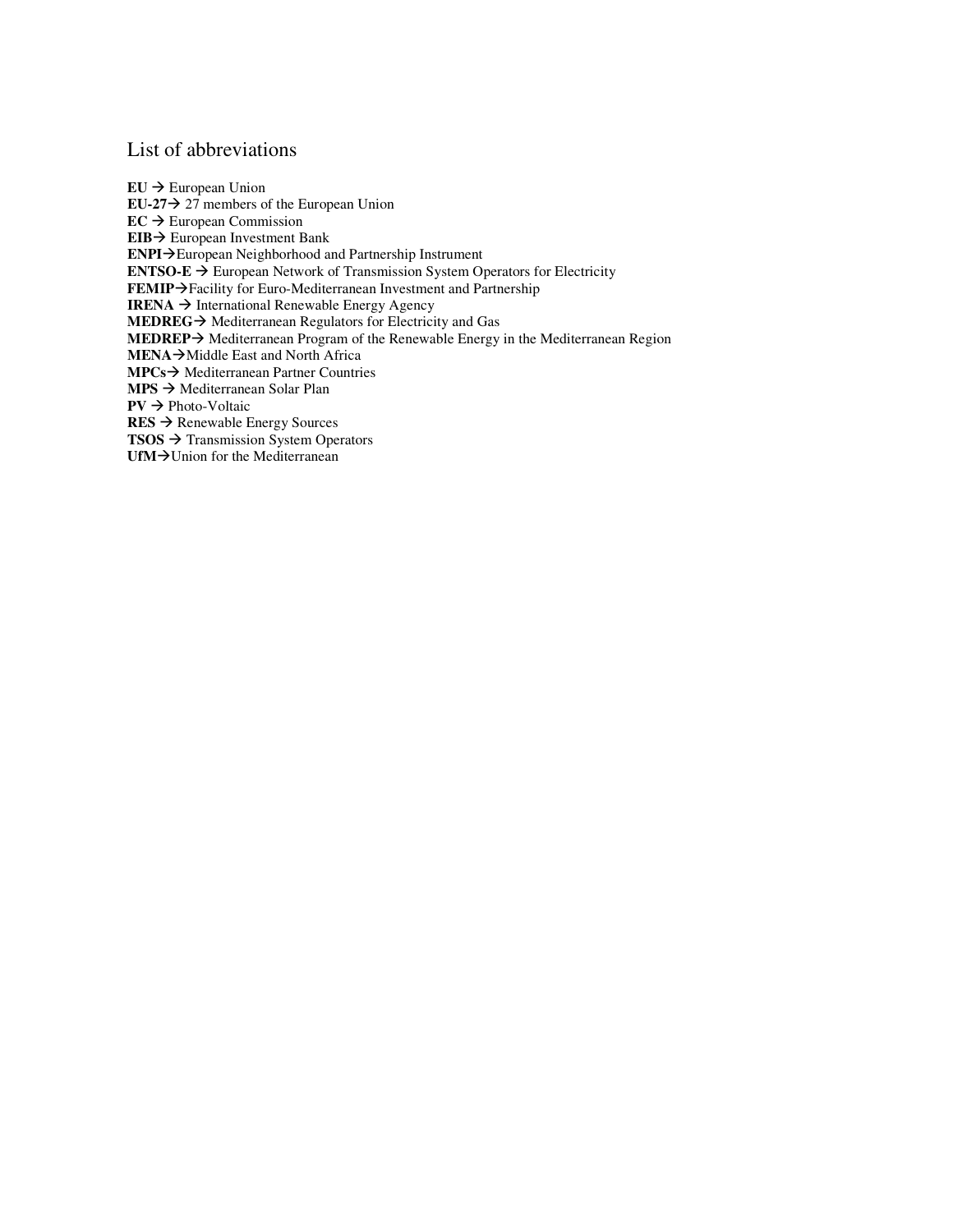## Introduction

This research paper will proceed in two main sections. The first section will cover an overview of EU energy policy evolution and structure, highlighting the pivotal role of the European Commission juxtaposing with the diverged energy interests of the EU member states based on the narration of the two dominant EU integration theories; the neofunctionalism/ institutionalism theory and the liberal intergovernmentalism theory. In a second level, this section will develop the prioritization process of the EU energy issues and their external dimension. The second section will advance on the study of the Mediterranean Solar Plan, a pilot project of the revived Euro-Mediterranean partnership under the Union for the Mediterranean. An ambitious RE project for electricity production, from solar power, destined to cover local energy needs of MENA countries but also to boost EU energy supply security via the produced power transportation covering the 15 % of the EU-27 electricity consumption. The project comes up with several technical and political issues hindering its deployment and its development as a key initiative for the further integration between the EU and MENA energy sectors in conjunction with additional benefits for the Euro-Mediterranean partnership in the economy and social aspects.

This paper is part of a wider doctoral research dealing with the EU energy policy structure and evolution in time, the external dimension of the EU energy policy with focus on the MCPs. The research paper attempts an empirical analysis of the provided data, literature, and primary sources related to the EU energy policy and the Euro-Mediterranean energy partnership, a theme that has not been studied in depth within the academia.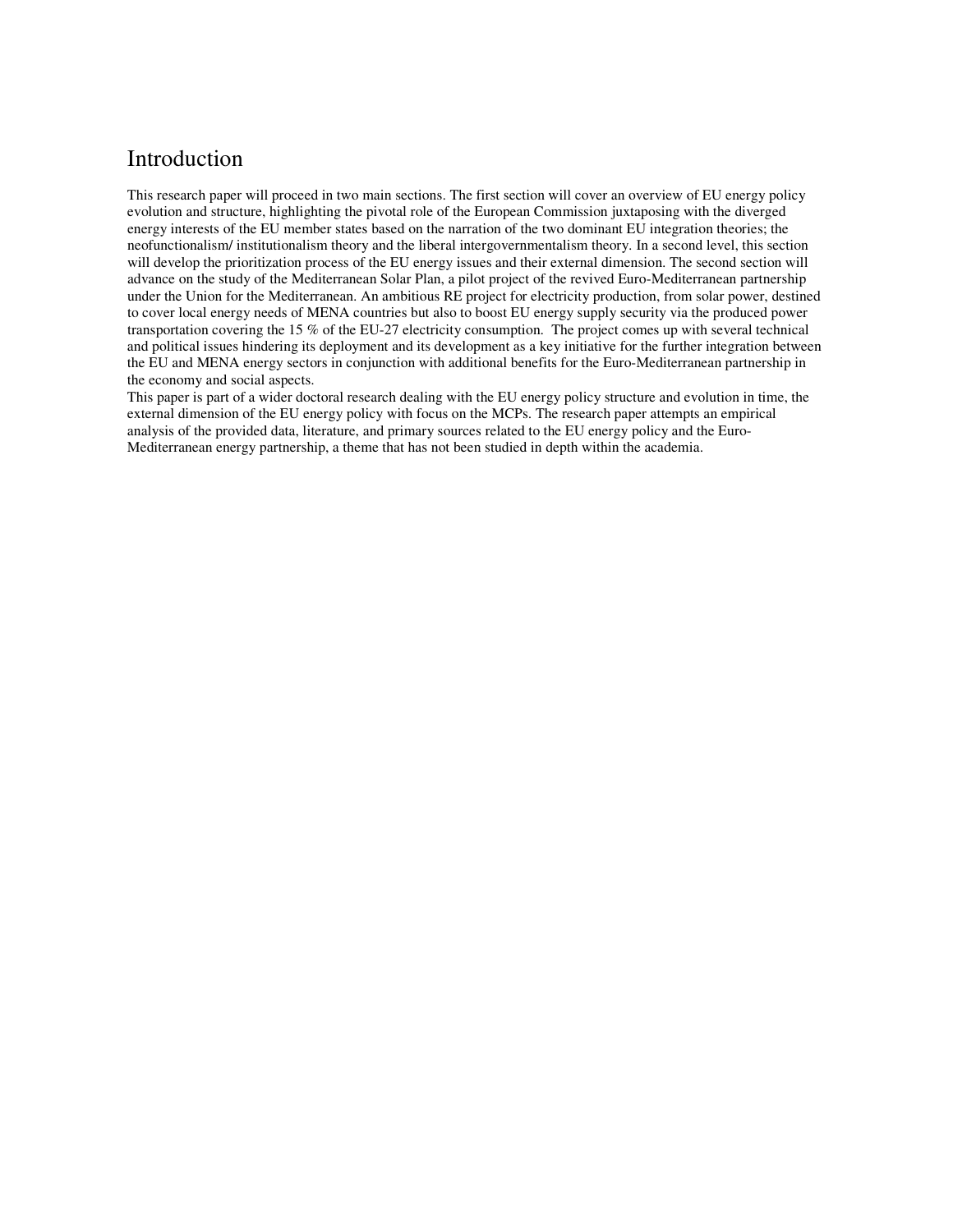## Understanding of the EU energy policy outline

The integration process of the energy sector in the EU is an ongoing process but so far, the energy sector, is the least successful one regarding the wider process of European integration. The emergence of the current EU structure is the result of the integration process of critical sectors of the Member States economies, initiated with the establishment of the European Communities based energy products, about half a century ago. Hitherto, the EU has not emerged with a real common energy policy.

Significant steps have been made regarding the international status of the EU on energy issues and the EU place in the international energy cooperation and the adoption of legislative initiatives and measures aiming at the further integration of the internal energy market. The obvious discrepancy between the triangle of objectives of EU energy policy, security-environmental sustainability – competitiveness, defined in the Green Papers and the Communications of European Commission and the strategic choices of the involved actors, whether they stand for national governments ,interest groups or energy companies make the analysis of EU energy policy a rather difficult task. It should be also noted that the three pillars of EU energy policy- energy security, environmental sustainability and competitiveness, are often inconsistent making the development of energy policy a *sui generis* case if compared with the evolution the common agricultural policy, for example, was smoother and gradual process.

The key of understanding the structural evolvement of the EU energy policy is a parallel study in the basis of the two dominant theories regarding the European integration process; the neofunctionalism – institutionalism theory and the liberal intergovernmentalist theory. The neofunctionalism/ institutionalism theory advocates the principle of supranationality and the formation of international bodies aiming at the administration of nation's common interest; in the EU integration case, the neofunctionalism/institutionalism theory and the communitarian method of Jean Monnet interprets the role of EU bodies like the European Commission as trustee of the common European interests and its policy setting procedures. The liberal intergovernmentalism attempts to explain inter-country agreements and institutional integration options based on the theory of national modulation options which in turn is based on theories of international interdependence of liberal spectrum. Specifically, the EC has done important work in identifying positive aspects of the integration process in the energy sector especially in cases a common external energy policy, the internal energy market, a common approach to tackling the problem of climate change. The Commission's role in this level is direct, playing essentially the institutional role as a regulator of the agenda of topics that must be addressed by the EU, the guardian of the Treaties and the Community method of functioning of the Union and making decisions. The member-states, though, have a very determinant role in the formation of EU energy policy and governance as evidenced by the provision of the newly added energy chapter in the Lisbon Treaty of member-states retention of rights as far as energy mix, sources exploration and exploitation and relations with energy partners are concerned.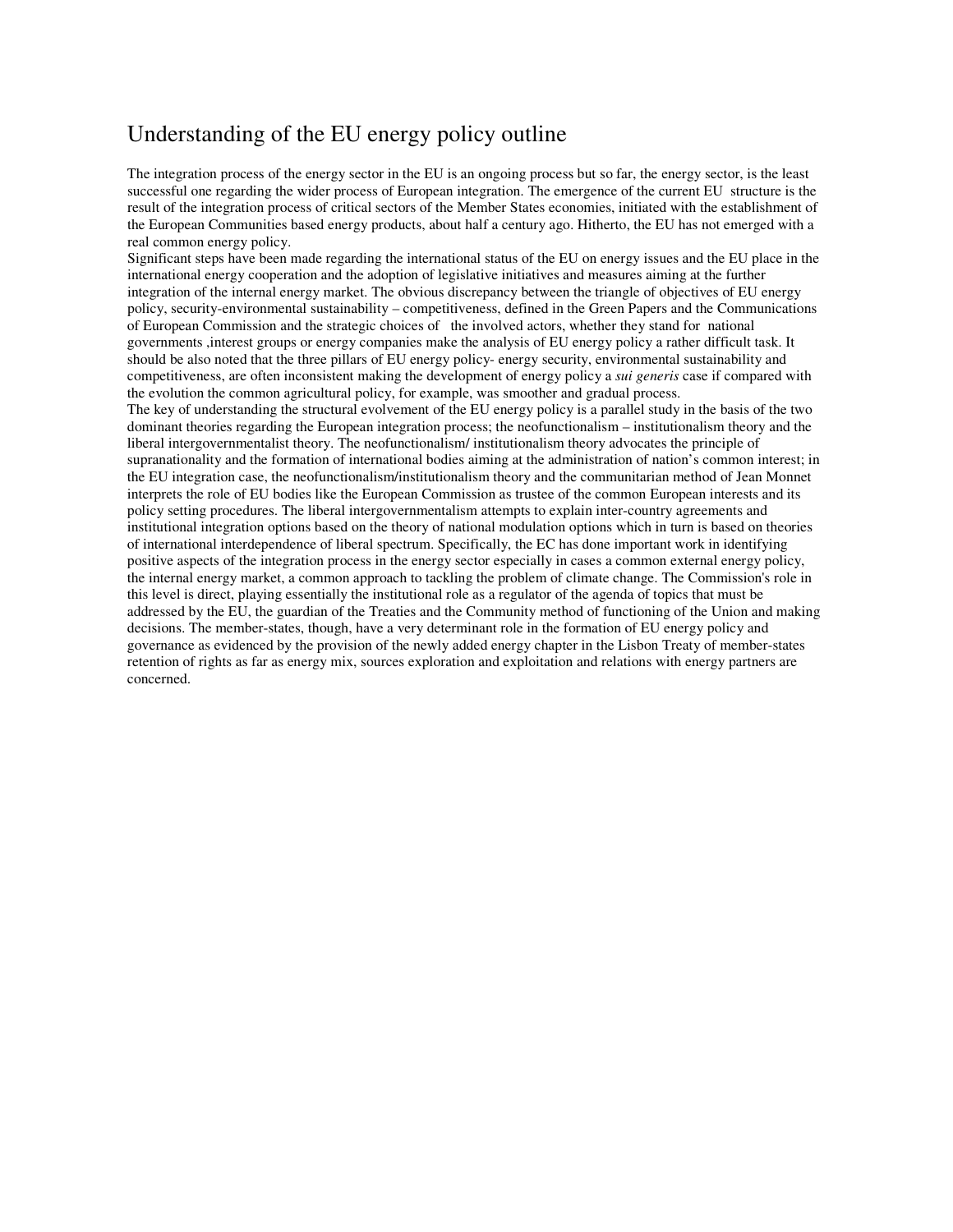#### EU energy policy. Setting the agenda

Energy has become recently a priority issue of the EU's political agenda, while the EU attracts more and more the international energy interest<sup>i</sup>. As stated in the previous section, energy is a policy area where the opposing national interests of the EU member–states are apparent. A coherent EU energy policy requires the convergence of national interests, both in the internal and external areas, and the build of a common energy strategy that will focus on the promotion of common EU interests.

The pace at which the EU is working towards a coherent and integrated energy policy, has been accelerated over the past ten years through a series of legislative acts, the addition of a separate chapter regarding energy in the Treaty of Lisbon and a ad-hoc energy Summit of the European Council in February 2011 entitled *"Europeanising Energy Policy: time to act*<sup>"*ii*</sup>. By these steps, EU is trying to make a transition from a "rhetoric level" to actions, through the completion of the internal energy market. At the same time issues such as climate change, pipelines diplomacy and the security of energy supply are now dealt with the same weight. In this process the contribution of the European Commission has been fundamental in the shaping of the EU energy policy goals and priorities well as in the coordination of the external energy partnerships.

Briefly, the the priorities of the EU energy policy are shaped around three main goals: energy markets competitiveness, sustainability and security of supply. The first two goals require, primarily, internal measures while the security of supply applies relies on the external dimension of the EU energy policy. The issue of competitiveness relies on a well functioning integrated internal EU energy market through the liberalization of electricity and gas markets. In 2007, the European Commission adopted a third package of legislative proposals<sup>iii</sup> for electricity and gas markets in order to allow consumers to choose between different suppliers and to ensure market accessibility to all different suppliers. The EU policy on energy sustainability and renewable energy is set high in the agenda of the EC Communication in 2007 entitled "An Energy Policy for Europe"<sup>iv</sup> and it acquired a legal status in 2009 with the binding targets known as the 20-20-20 goals. The 20-20-20 goals to be met on 2020 provide: 20% reduction of greenhouse effect coal emissions, the increase of the share of renewable, in the energy mix of the EU member states, by 20%, the reduction, by 20%, of the primary energy use, through the energy efficiency improvement.

In January 2008, the European Commission proposed binding legislation in order for the objectives 20-20-20 to be implemented. The *"EU package on climate and energy"<sup>v</sup>* , which was agreed by the European Parliament and Council in December 2008 became law in June 2009. A recently published EC Communication entitled *"Renewable Energy: a major player in the European energy market"vi* emphasises the contribution of renewable energy in the EU energy market integration and the need of further development after the 2020. According to this Communication the RE producers become significant players of the energy market as between 2010 and 2020 RE sector will continue to grow at a rate of 6.3% annually, while after 2020 the increase is expected to be smaller and reaches 1.3% per annum.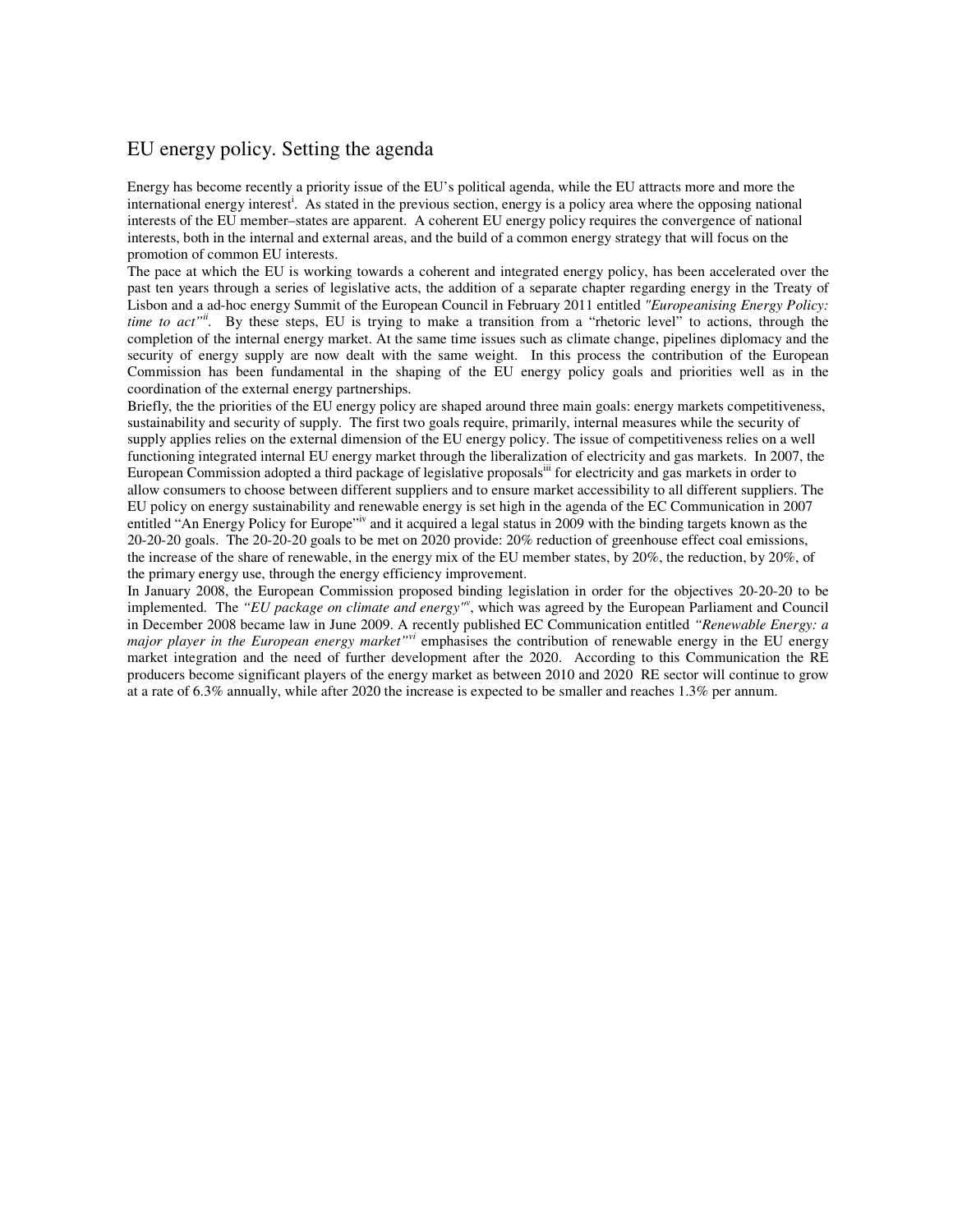#### The external dimensions of the EU energy policy

The figures and the statistics alone can explain why ensuring a continuous and sufficient energy supply is the cornerstone of the EU energy policy. The EU increasing reliance on imported energy sources is the main distinct external dimension of the EU energy policy. According to the latest Eurostat data, the energy dependency on imported energy sources reached in 2009 the 53, 9 % for the EU-27, an increase of about 9% from 1999 levels. Besides, the fossil fuels dependence, increasing also steadily, ranges in high levels: 83, 5 % in 2009 for oil and 64,2 % for natural gas, always for EU-27.

*"The EU Energy Policy: Engaging with Partners beyond our Borders"vii* is the title of the last European Commission's (EC) Communication on the security of energy supply and international cooperation. It is the first Communication that calls member - states, in a compelling manner, to align with the EU objectives and actions in the external energy relations. The announcement enhances the external dimension of EU energy policy and aims towards a more coordinated strategy regarding the collaboration with its energy partners. The bilateral energy relations between the EU member- states and third party suppliers can lead to fragmentation of the internal market instead of the strengthening of energy supply security and energy market competitiveness. EU is trying to take some concrete steps to obtain, in a sense, the control of its member-states external energy relations<sup>viii</sup>. In the first phase, it seeks to closely monitor all energy intergovernmental agreements the member states have concluded with third countries. In the long term, EU will try to renegotiate the same energy contracts taking into account the interests of the EU exclusively. An innovative aspect, proposed by this Communication, is the provision for a better information exchange mechanism, regarding energy agreements to be concluded by the member states. It also proposed a legal framework obliging Member States to provide the Commission with all necessary information for their new and older energy agreements. Before the entry into force of a new agreement, the Commission will be able to control the agreement's compliance with the relevant EU legislation.

The environmental challenges and the EU objectives in the field of renewable energy set as a priority the investments for the so-called Mediterranean Solar Plan power, which will have a capacity of 20 GW (of which 5GW will be exported to the EU). The importance of the Mediterranean region is thus upgraded not only in area of hydrocarbons'' supply, but in energy production from renewable resources as well. The most innovative aspects of this EC Communication are related to the effort to revise the existing cooperation frameworks, which have been developed in the past and are not only in accordance with the goals of EU external energy policy, but promote is as well. In particular, the Communication proposes the further expansion of the Energy Community for South East Europe by 2016. It refers to the need of strengthening the energy relations with other major energy consumers, the industrialized countries, mainly USA, China and Japan and the emerging economies, notably India, Brazil and South Africa. The Communication puts in the agenda the strengthening and the modernization of the global energy governance system via the active cooperation between the EU and the International Energy Agency (IEA), the International Energy Forum (IEF), the International Partnership for Energy Efficiency Cooperation (IPEEC) and the International Renewable Energy Agency (IRENA).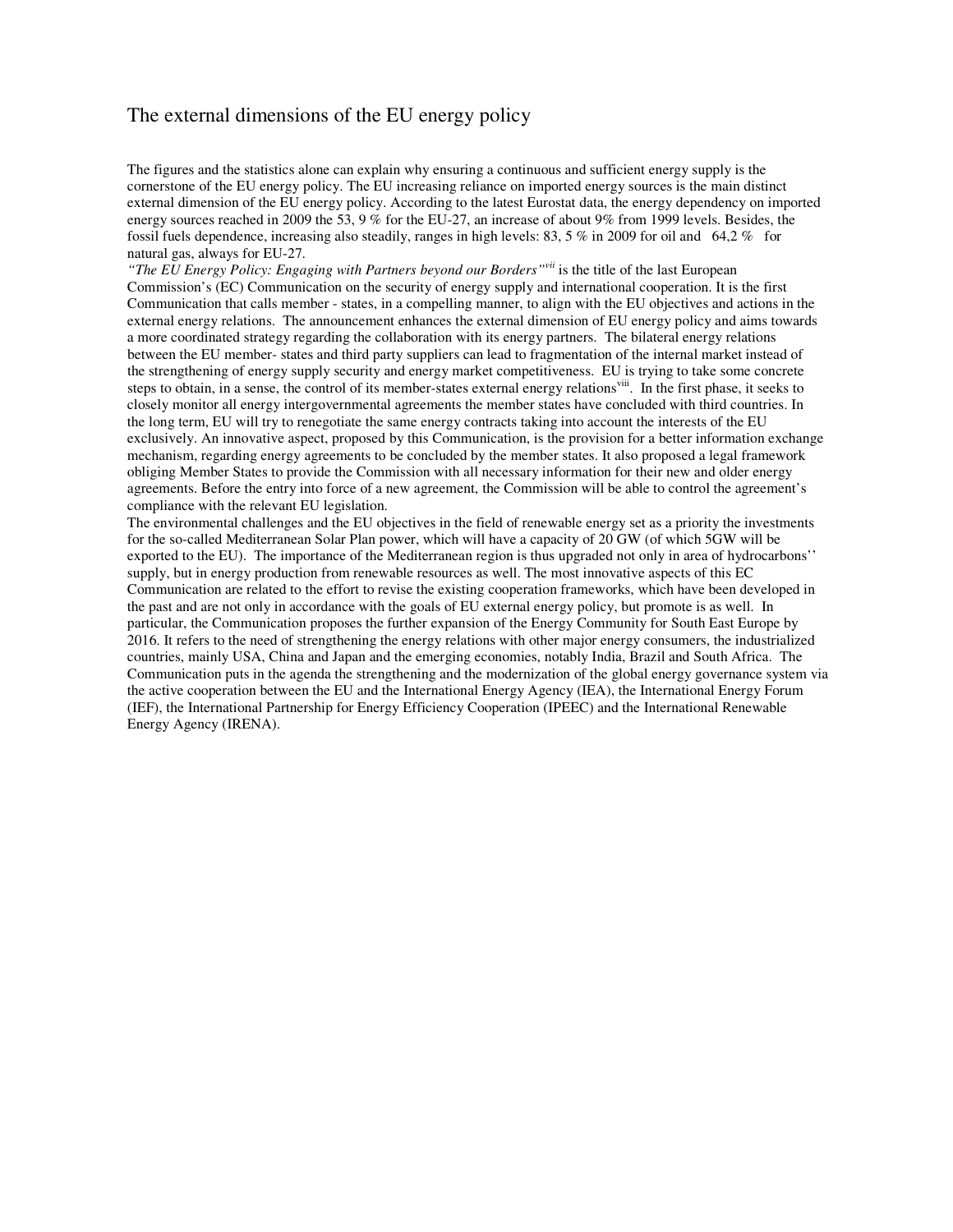## EU external energy governance and the Mediterranean

#### The Mediterranean Solar Plan. At the origins of the project

The Mediterranean Solar Plan is a flagship project of the Union for the Mediterranean, launched in 2008 in Paris as a new attempt to revive the Euro-Mediterranean Partnership. Noting the relative scarcity of natural resources in Europe, the project focuses on increasing the share of renewable energy consumption in the continent. The project also aims to promote greater energy cooperation between the EU and non-European partners, including betting on converging interests between the two shores of the Mediterranean Sea.

Indeed, on the one hand the member countries of the European Union will benefit from a reliable, safe and durable. The other partner countries will invest in renewable energy and benefit from technology transfer and administrative expertise. The Mediterranean Solar Plan is also part of the logic of peace, democracy and shared prosperity, pillars similar to communitarian method upon which the founding treaties of the European Community - which originally also sought to organize and pooling energy resources of the continent. The project is not solely an energy project, but also corresponds to a coherent economic vision which aims to improve governance and regional integration. The project is however faced with legal constraints and economic consequences, which all partners will face in order to take all the profits of this new configuration.

The year 2007 is an important standpoint for the energy cooperation between the EU and the Mediterranean Partner Countries (MPCs)<sup>ix</sup>. After the Euro-Mediterranean Ministerial Conference taken place in Limassol, a series of regional energy cooperation programs have been initiated under the European Neighborhood and Partnership Instrument like the Mediterranean Regulators for Electricity and Gas (MEDREG), the Mediterranean Energy Market Integration Program (MED-EMIP) and the Energy Efficiency in Construction sector in the Mediterranean (ENEC). Besides, the same Ministerial Conference set as goals the harmonization of energy policies and regulatory frameworks between the MPCs, the engagement on more sustainable strategies and the establishment of adequate frameworks for improving the investment climate.

The Mediterranean Solar Plan at that time, thus, stands for a much promising project meeting the "green" goals of the EU energy policy and, at the same time, creating a platform of further regional institutionalization of the EU external energy governance and the economic – social integration between the EU and the MPCs in a wider spectrum . However a more thorough analysis on the issue prevail not only the technical feasibility obstacles against the full implementation of the Mediterranean Solar Plan but mainly the inherent inconsistencies of the EU energy policy.

#### The Mediterranean Solar Plan. A technical assessment

The MSP has two main complementary targets: to develop 20 GW of renewable energy production (electricity), in order to address the growing energy demand, and to achieve significant energy efficiency initiatives & savings around the Mediterranean by 2020. At a second level, the MSP would initiate the development of electricity interconnections between the two shores of the Mediterranean and the rest of the member countries of the European Union. At present, traditional electric exchanges between countries of the southern Mediterranean are quite limited, especially among the Maghreb countries. The MPS should, further, support an integrated renewable market for the EU-MED region, based on a modern regulatory framework, aiming at the establishment of better RE infrastructures and demand-supply networks whilst addressing the common environmental threats of the EU-MED region.

The projects required for the full deployment of MPs will be promoted and financed by both private and public operators, mainly of EU interest, given the limited financial and human capital of MPCs to develop RE projects in such a degree. The DESERTEC RE global solution is the principal technical developer of MSP. DESERTEC was developed by the Trans-Mediterranean Renewable Energy Mediterranean Network, an international network consisted by politicians, academia and economists; the Club of Rome, the Hamburg Climate Protection Foundation, the research institutes for renewable sources of the governments of Morocco (CDER), Algeria (NEAL), Libya (CSES), Egypt (NREA), Jordan (NERC) and Yemen (Universities of Sana'a and Aden) and the German Aerospace Center (DLR) were the most significant contributors of DESERTEC development. DESERTEC is backed by large German industrial suppliers such as Siemens and ABB, large German energy companies Eon and RWE, and solar energy companies like Abengoa Solar, MAN Solar and Schott Solar. The DESERTEC prospects for 100, 000 megawatts of electricity production by Concentrated Solar Power (CSP) installations is alone an impressive figure. However, the most important preoccupation is the transfer of the produced electric power and the millions of cubic meters required for the CSP cooling, given the water scarcity in the African continent. Since 2009, an European Operator have started to be shaped under the European Network of Transmission System Operators for Electricity (ENTSO-E), an important step toward the development of pan –European electricity transmission infrastructures to be extended and include the Mediterranean Energy Ring.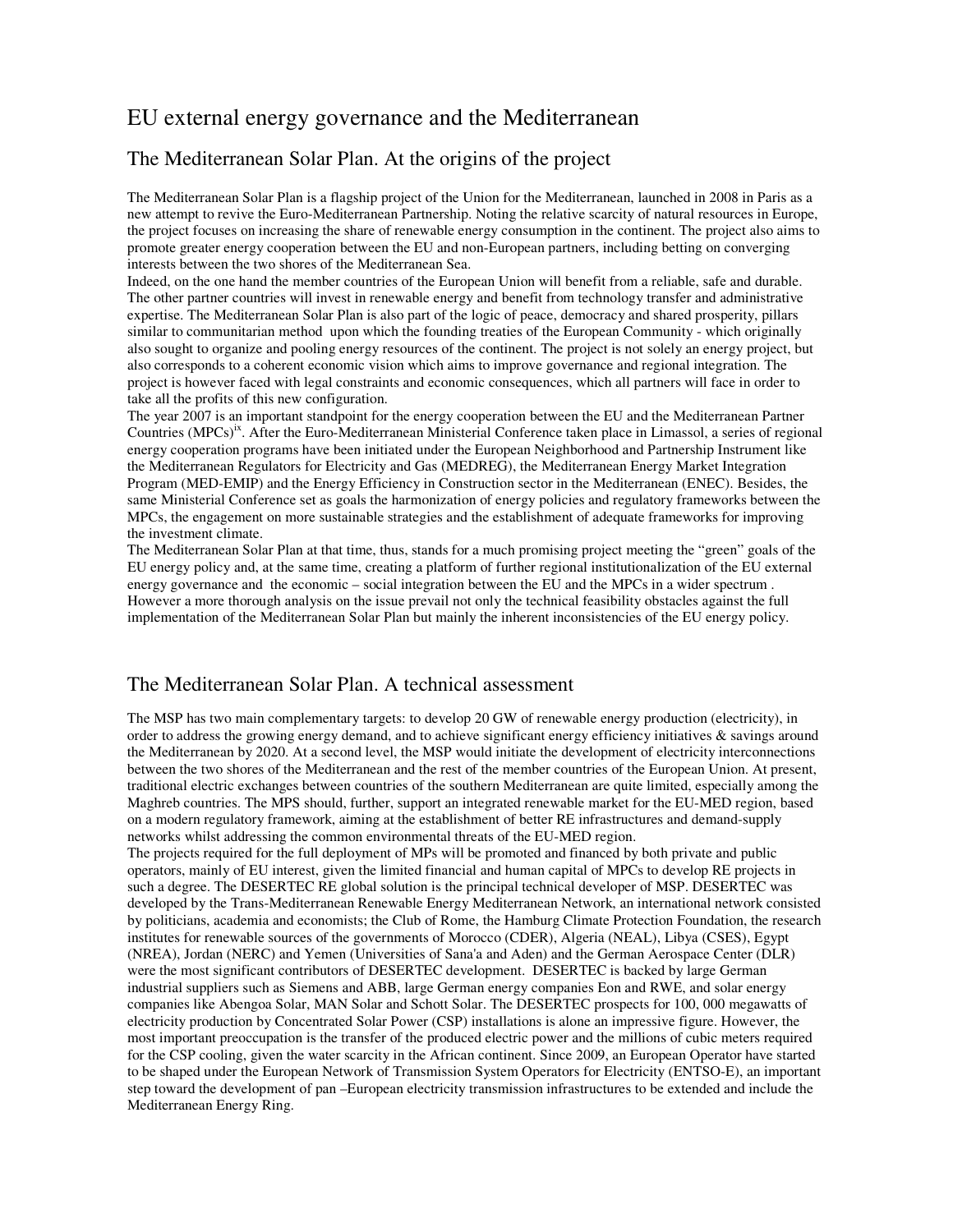#### Mediterranean Solar Plan. A political assessment

*"Africa is a logical export partner given its historical and colonial connections to the EU as a supplier"<sup>x</sup> .* Besides, the geographical proximity and the untapped natural renewable resources of the African Mediterranean countries befits the overall perspective of the EU energy policy priorities; reducing its reliance on fossil fuels importation, diversifying its energy sources and greening the energy mix of its member states.

The EU Council spring Summit in 2007 $^{\rm xi}$  concludes with the most ambitious, worldwide, target over the green gas emissions reduction. The EU is engaged on reducing its greenhouse gas emissions up to 20% comparing to the 1990 levels. The Energy Policy for Europe Action Plan, agreed during the same Summit, calls the member –states to build, using the Community instruments, a dialogue with its African partner countries over the development of renewable energies potential, the EU accessibility to these sources and the building energy infrastructure of common interest. Additionally, the  $9<sup>th</sup>$  Article of the Directive 2009/28/EC introducing binding legislative measures for the implementation of 20-20-20 set of goals, gives permission to the EU member-states to import green energy from third countries

The Mediterranean Solar Plan, incorporated in the updated Euro-Mediterranean Partnership launched as Union for the Mediterranean, appears to be a very suitable and highly promising project. Being part of the European Neighborhood and Partnership Instrument, the UfM and its related projects receive the institutional and financial support of the European Commission (precisely for the MCPs case the FEMIP under the aegis of the EIB). However, the MSP is still far from achieving a renewable energy transition for both MCPs and the EU itself. The reasons hindering the process can be found in two observations; the inconsistency and the discontinuity found in exercising the external energy policy from the part of EU member –states and the rather unsuccessful, hitherto, attempt of the UfM to accomplish the objectives pursued. The latter has been complicated, also, due to the Arab Spring events and their repercussions; most of the MPCs undergo transitions in their internal political scene whose assessment is a difficult endeavor. The case of MSP reveals that the early choices of key member states are the main boundary towards the exercise of a, if not necessarily common, coordinated EU energy policy with the energy partners. More precisely, the development of the MSP is based primarily in the actions of DESERTEC foundation, serving German public and private interests. Germany is a pioneer, within the EU and in a global scale, of RES industry development. The re-launch of the Euro-Mediterranean Partnership was a French initiative, included in Nicola Sarcozy's electoral course in 2007, but Germany expressed its disapproval. The Germany's support was gained due to the inclusion of the MSP project in the UfM priority issues<sup>xii</sup>. The two countries disagreed also on the role MSP was indented to play in  $EU - MCPs$  energy partnership; Germany viewed the MSP as a key project to promote regulatory convergence between EU and MCPs in the energy sector while France had a more " technical" view of developing RES firstly as an instrument of reducing dependence on fossil fuels<sup>xiii</sup>. Germany is so far the most active solar partner of MCPs. The EU, gaining strong support from the Commission, launched in 2010 the project "Paving the way for the Mediterranean Solar Plan"xiv with a view to promote the regulatory convergence and the knowledge transfer between the EU and the MCPs. The project aims, also, at the implementation promotion of sustainable energy policies within the MCPs and the improvement of a financial environment that would facilitate the investments in solar projects. However, this project also reveals the lack of uniformity regarding the EU member –states engagement in MPS progress.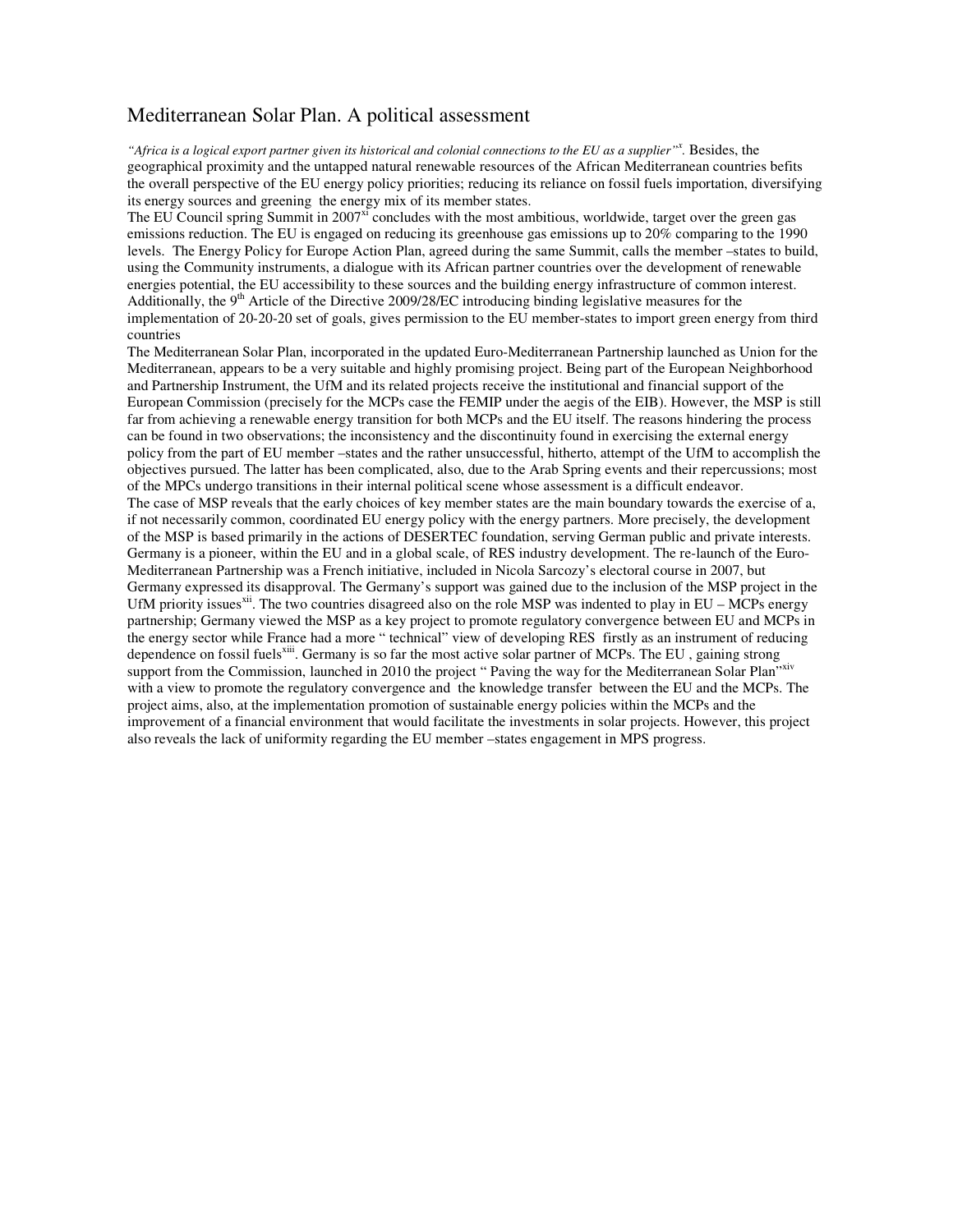## Discussion and Conclusions

The MPS project is conceived as an effective response to the energy and climate challenges that the EU member-states and the MPCs are facing. However, energy and climate policies are not the only aspects that should be considered when looking at the Mediterranean Solar Plan concept .RE sources may play a similar role to the European Coal and Steel Communities and serve an instrument of further integration between the EU and MPCs; the EU should facilitate a European neighborhood policy, with the adequate degree of institutionalization, that does not exclusively aims at the new members' admission in the Union but provides the framework for a consistent partnership with mutual benefits for the participants. In that perspective, a successful implementation of MSP requires innovative technology transfer, human capital training, "sustainable jobs" creation, RE policy management, in other words, the MPS project can produce further "spill-over" advantages especially for MENA wider region. The sequent economic and social growth via the foreign direct investments and the technology – education transfers will act positively for the local communities and reduce, in turn, pressures at the EU states from economic driven immigration. The overcoming of technical feasibility issues is of paramount amount for the next stages of the project especially the electricity power transfer to the European continent. As long as a pan –European electricity grid, connected with an equivalent in MENA region, does not exist, the management of a potential electricity transfer from the MPCs to the EU is not feasible. The ENTSO-E development, under the EC initiatives, is still in its early stages of operation so it is difficult to access its coordination and operation capabilities. However, the ENTSO-E successful course shall be subjected to the harmonization of the converging national interests of the EU-27 with a view to a common EU perspective in the longer term.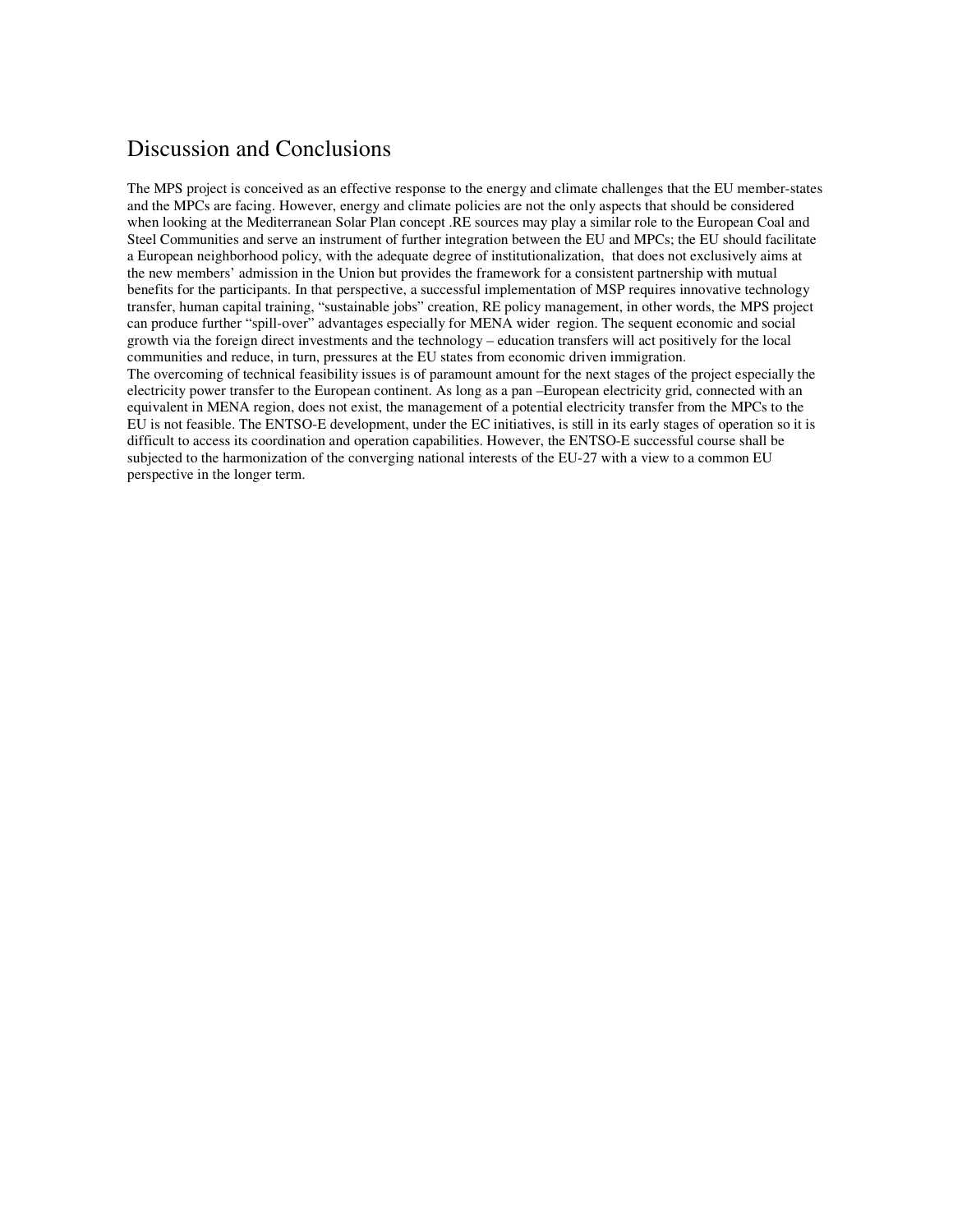# Bibliography & References

Baumann Florian, "Europe's way to energy security. The outer dimension of energy security: from power politics to energy governance", *European Foreign Affairs Review*, 15(2010): 77-95 Beckman Karel, "It is essential to get political support", *European Energy Review* (2010): http://www.europeanenergyreview.eu/site/pagina.php?id=1827, accessed January, 30 2013 Beckman Karel, "Desertec sees positive side to political change", *European Energy Review* (2011): http://www.europeanenergyreview.eu/site/pagina.php?id=2788, accessed January, 30 2013 Carafa Luigi (2011), "The Mediterranean Solar Plan through the Prism of External Governance", *EuroMeSCo*, 5, available at available at http://www.euromesco.net/images/papers/papersiemed5.pdf Charles Michael B. et al., "The EU Africa Energy Partnership: Towards a mutually beneficial renewable transport energy alliance" *Energy Policy* 37 (2009): 5546-5556 Council of European Union (December 2007), Ministerial Declaration on the Euro-Mediterranean Partnership, 16709/07: http://www.eu2007.pt/NR/rdonlyres/DA5A1D21-329B-4A19-98B2- C3E85DD25970/0/20071220Declaracaoministerial.pdf European Commission's Communication COM (2007) 1, *An Energy Policy for Europe*: http://ec.europa.eu/energy/energy\_policy/doc/01\_energy\_policy\_for\_europe\_en.pdf European Commission's Communication COM (2012) 271, *Renewable Energy: a major player in the European energy market*: http://eur-lex.europa.eu/LexUriServ/LexUriServ.do?uri=COM:2012:0271:FIN:EN:PDF European Commission's Communication COM (2011) 539, *On security of energy supply and international cooperation- "The EU Energy Policy: Engaging with Partners Beyond Borders"*: http://eurlex.europa.eu/LexUriServ/LexUriServ.do?uri=COM:2011:0539:FIN:EN:PDF European Commission Directive 2009/28/EC on the promotion of the use of energy from renewable sources: http://eur-lex.europa.eu/LexUriServ/LexUriServ.do?uri=Oj:L:2009:140:0016:0062:en:PDF European Council PCE 026/11(February 2011), Conclusions on Energy: http://www.consilium.europa.eu/uedocs/cms\_Data/docs/pressdata/en/ec/119141.pdf Euractiv, 2009: http://www.euractiv.com/energy/liberalising-eu-energy-sector-linksdossier-188362 Gonzalo Escribano (2010): Convergence towards Differentiation: The Case of Mediterranean Energy Corridors, Mediterranean Politics, 15:2, 211-229, DOI:10.1080/13629395.2010.48504 Gnad Oliver and Vietor Marcel, "Desert powered progress", *European Energy Review* (2011): http://www.europeanenergyreview.eu/site/pagina.php?id=3095, accessed January, 30 2013 Jablonski Sophie et al., "The Mediterranean Solar Plan: Project proposals for renewable energy in the Mediterranean partner countries region", *Energy Policy* 44(2012): 291-300 Mirtchev Alexander, "The new EU external Energy Policy: an important move- if it is not too late", *European Energy Review* (2011): http://www.europeanenergyreview.eu/site/pagina.php?id=3409 Nicola Stefan, "Desertec is slowly becoming really big", *European Energy Review* (2010): http://www.europeanenergyreview.eu/site/pagina.php?id=2007, accessed January, 30 2013 Van Wijland Gert, "Power from the desert", *European Energy Review* (2009): http://www.europeanenergyreview.eu/site/pagina.php?id=1331, accessed January, 30 2013

#### Author's bio

 $\overline{a}$ 

Maria Kottari is a PhD Candidate in the Department of International and European Studies of Panteion University, specializing in Energy Politics & Energy Economics. Her doctoral dissertation concerns the Energy Policy of the European Union and the role of the Eastern Mediterranean. Her broader academic and research interests cover the European & global energy governance, the geopolitics of fossil fuel transportation and the renewable energy prospects. She can be contacted at: maria.kottari@gmail.com

i Baumann Florian, "Europe's way to energy security. The outer dimension of energy security: from power politics to energy governance", *European Foreign Affairs Review*, 15(2010): 77-95

The Summit's conclusions available at : http://www.consilium.europa.eu/uedocs/cms\_Data/docs/pressdata/en/ec/119141.pdf iii Electricity Directive 2009/72/EC and the Gas Directive 2009/73/EC available online at :

http://ec.europa.eu/energy/gas\_electricity/interpretative\_notes/interpretative\_note\_en.htm http://ec.europa.eu/energy/energy\_policy/doc/01\_energy\_policy\_for\_europe\_en.pdf

v http://ec.europa.eu/clima/policies/package/index\_en.htm

vi Text available at the following link : http://eur-lex.europa.eu/LexUriServ/LexUriServ.do?uri=COM:2012:0271:FIN:EN:PDF vii This Communication has been adopted on 7 September 2011. The text is available online at : http://eur-

lex.europa.eu/LexUriServ/LexUriServ.do?uri=COM:2011:0539:FIN:EN:PDF

viii Mirtchev Alexander, "The new EU external Energy Policy: an important move- if it is not too late", *European Energy Review* (2011) : http://www.europeanenergyreview.eu/site/pagina.php?id=3409